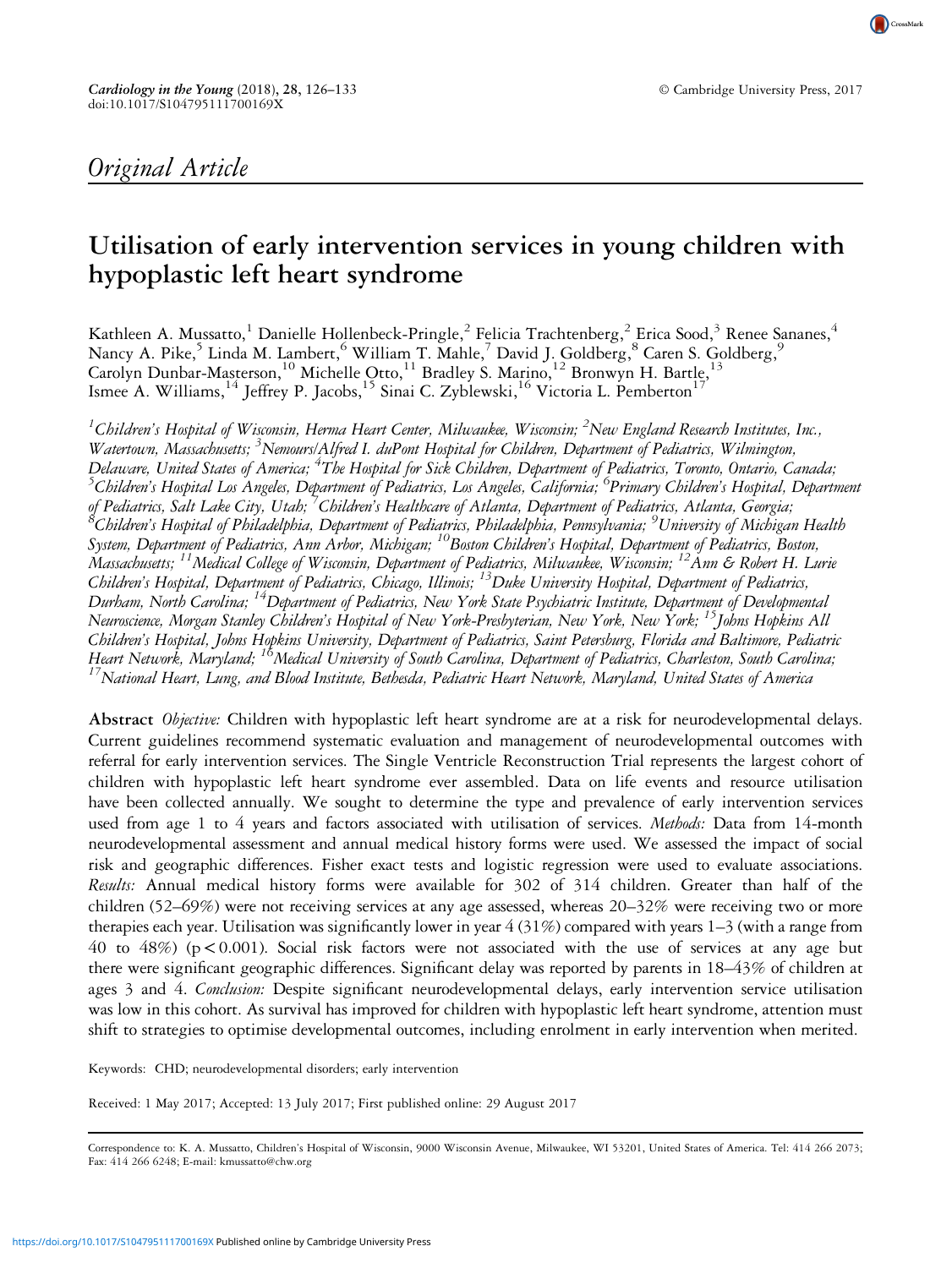**CHILDREN WITH COMPLEX CHD, SUCH AS hypoplastic left heart syndrome, are at a high risk for developmental delays.**<sup>1-6</sup> Survival of these patients is increasing.<sup>7</sup> Neurodevelopmental hypoplastic left heart syndrome, are at a high risk for developmental delays.<sup>[1](#page-6-0)–[6](#page-6-0)</sup> Survival of these patients is increasing.<sup>7</sup> Neurodevelopmental and psychosocial issues are common long-term morbidities faced by this population. In the Pediatric Heart Network's Single Ventricle Reconstruction Trial, 44% of children who returned for neurodevelopmental assessment with the Bayley Scales of Infant Development–II at 14 months of age had psychomotor development index scores greater than 2 standard deviations below the population mean  $(**70**)$ <sup>[8](#page-7-0)</sup> Parent reports of development at 3 years of age for children in the Single Ventricle Reconstruction Trial were significantly lower than average in all domains of the Ages and Stages Questionnaire that assesses cognitive, problem-solving, personal/social, and gross and fine motor skills.<sup>[9](#page-7-0)</sup> Multiple studies have described a characteristic pattern of mild or combined disabilities in the areas of visual motor integration, language, motor skills, attention, executive function, and behaviour in children with complex heart disease.<sup>[10,11](#page-7-0)</sup>

In the United States of America, all children with complex CHD believed to be at a high risk for developmental delay are eligible for evaluation using early intervention programmes that are mandated by Part C of the Individuals with Disabilities Education  $Act.<sup>12</sup>$  $Act.<sup>12</sup>$  $Act.<sup>12</sup>$  Early intervention is a broad term that includes individualised, systematic evaluation followed by interventions designed to address atneed areas such as general developmental support, physical, occupational, and/or speech therapy.<sup>13</sup> Administration of early intervention and interpretation of Individuals with Disabilities Education Act Part C vary widely by state.<sup>[14,15](#page-7-0)</sup> Typically, therapeutic efforts to support development are offered to children aged 0–3 years. If support is still needed after age 3 years, children enter early education services with a focus on school readiness.

Despite the high incidence of developmental delay, relatively little is known about the utilisation of early intervention services among children with hypoplastic left heart syndrome. The Single Ventricle Reconstruction trial cohort, enrolled in infancy and followed up through early childhood in the Single Ventricle Reconstruction Extension Study, provided a unique opportunity to investigate the use of early intervention services over time in a geographically diverse sample. Our specific aims were to determine the type and prevalence of early intervention services used from age 1 to 4 years in trial participants, to assess the association between social risk factors and early intervention utilisation, and to investigate whether there were geographic differences in early intervention utilisation.

# Materials and methods

The Single Ventricle Reconstruction Trial has been previously described.[7](#page-7-0) The primary trial endpoint was transplant-free survival at 12 months of age. A secondary endpoint was neurodevelopmental outcomes at 14 months of age as assessed using the Bayley Scales of Infant Development–II.<sup>8</sup> Capitalising on the largest prospective cohort of children with hypoplastic left heart syndrome who survived initial palliation and remained free from transplant, the Single Ventricle Reconstruction Extension study is a longitudinal follow-up study that maintains annual contact with the study participants through age 11 years.<sup>[9](#page-7-0)</sup> Children were enrolled in the Single Ventricle Reconstruction Extension study at their 14-month Single Ventricle Reconstruction Trial visit. Information on survival status, child development, and use of early intervention services including speech or language therapy, physical therapy, occupational therapy, and treatment for cognitive, psychological, or behavioural disorders was collected annually from parents of study participants.

Parental permission was obtained to maintain annual follow-up and to use data from the 14-month Single Ventricle Reconstruction trial visit and Single Ventricle Reconstruction Extension visits. All Single Ventricle Reconstruction Extension study participants with completed Annual Medical History forms were eligible for this study. Answers to questions, such as which therapies were received, not reported by parents were considered missing for that year. No children were excluded based on medical status, gender, race, or ethnicity. Parents completed the Ages and Stages Questionnaire when the child reached ages 3 and 4 years. This provided subjective assessment of the child's development in five domains: communication, gross motor, fine motor, problem-solving, and personal/social.<sup>[9,16](#page-7-0)</sup>

Social risk was assessed using a composite measure of seven aspects of social status adapted from previous work:<sup>[17](#page-7-0)–[20](#page-7-0)</sup>

- 1. Race/ethnicity of child: white, non-Hispanic versus non-white, Hispanic, or other race
- 2. Maternal age at child's birth  $\geq$  21 years versus <21 years – only available from children who participated in a genetic sub-study to the Single Ventricle Reconstruction Trial
- 3. Maternal education: high-school graduate versus < high-school graduate
- 4. Child's living arrangement: two adults versus one adult
- 5. Insurance type: any private versus none or public
- 6. Language used at home: English versus non-English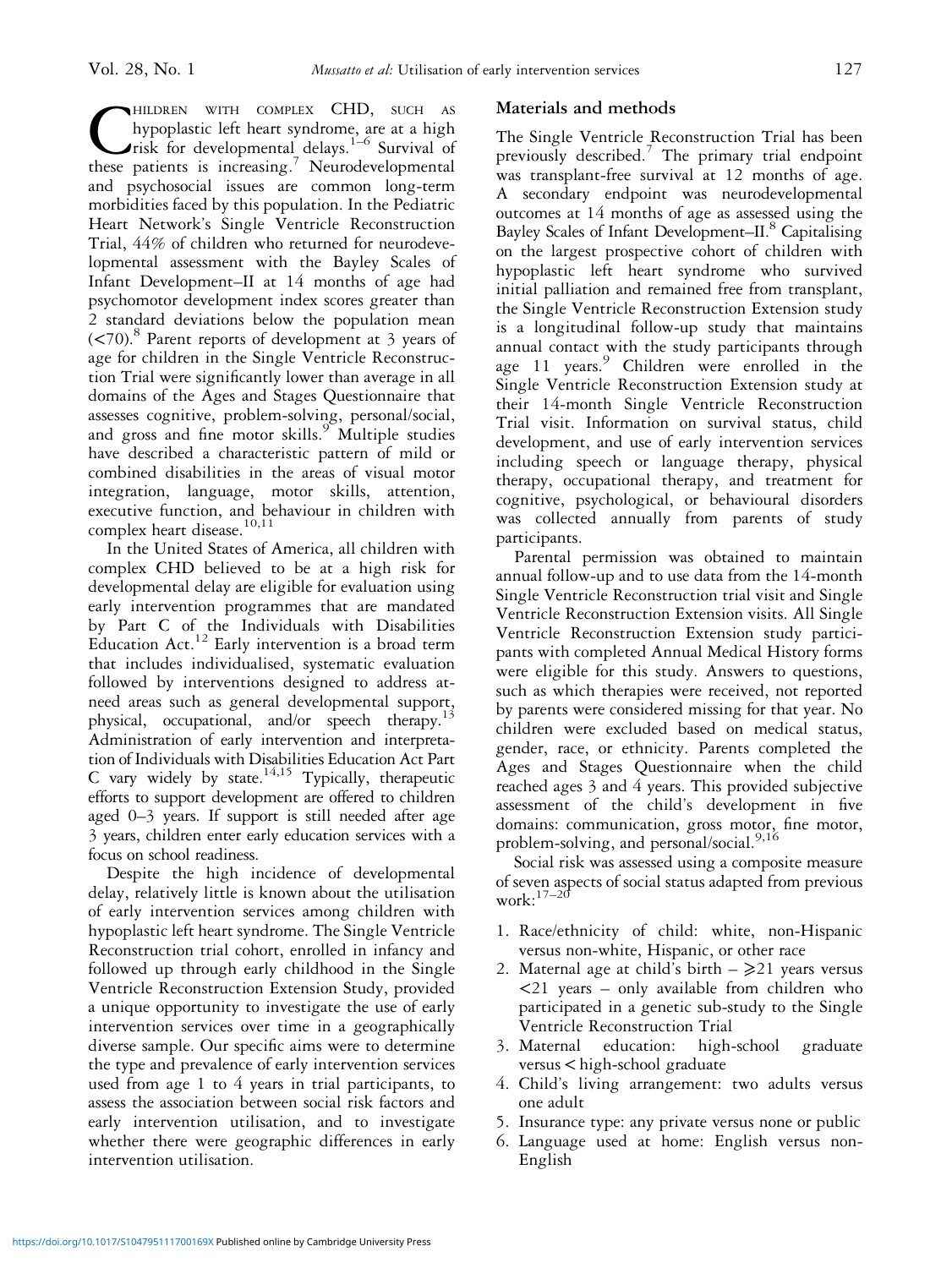7. Neighbourhood poverty index: percentage of residents below US poverty line (0–10% versus  $>10\%$ 

Social risk was determined from data provided at the 14-month Single Ventricle Reconstruction Trial visit. Scores for all criteria were summed with equal weights to create a cumulative social risk score (with a range from 0 to 7). For each variable a score of 0 was assigned to the lower-risk category and a score of 1 to the higher-risk category, for a maximum possible score of 7. If 1–2 social risk factors were missing, the low-risk score (0) was assigned and a score was calculated. If more than two social risk factors were missing the score was not calculated. The social risk score was treated as a continuous variable. The individual risk factors were also analysed as binary predictors of utilisation of early intervention services.

Geographic differences were assessed by mapping the address of each child at the time of Single Ventricle Reconstruction Trial randomisation into one of four United States Census Regions – Northeast, Midwest, South, and West – or to outside of the United States of America. Receipt of any early intervention service by region was determined.

# **Statistics**

Descriptive statistics were used to illustrate the rates and types of early intervention utilisation. Social risk factors are presented as count and percentage. The rate of early intervention services at each age was determined. Rates, frequency, and duration were calculated for any early intervention and for each specific therapy: speech, physical, occupational, cognitive, and psychological or behavioural. Fisher exact tests were used to determine the association between receipt of therapy in the first year of life and low Bayley Scales of Infant Development–II scores  $(< 70$ ) at 14 months of age.

Logistic regression analyses were performed with receipt of any early intervention as the dependent variable and social risk as an independent variable, after controlling for developmental status – delayed versus not delayed – obtained using the Bayley Scales of Infant Development–II or the Ages and Stages Questionnaire. The relationship between 14-month Bayley Scales of Infant Development–II scores and 3-year Ages and Stages Questionnaire scores was not linear. Locally weighted scatterplot smoothing curves were used to estimate the relationship of Bayley Scales of Infant Development–II scales with the Ages and Stages Questionnaire domains, details of which are available at [www.jpeds.com.](www.jpeds.com)<sup>[8](#page-7-0)</sup> For this study, delay was defined as scores >2 standard deviations below the mean on both instruments (<70). Odds ratios and 95% confidence intervals were calculated.

A simple logistic regression was used to explore the relationship between social risk scores and Bayley scores. To evaluate geographic differences in early intervention utilisation, Fisher exact tests were used to assess differences in early intervention utilisation by United States Census Region for receipt of any therapy and for the individual therapies across all 4 years.

All analyses were conducted using Statistical Analysis Software v9.3 (SAS Institute Inc., Cary, North Carolina, United States of America), and statistical significance was tested at level  $p < 0.05$ .

# Results

There were 314 children in the Single Ventricle Reconstruction Extension study who were alive and transplant-free at age 4. Annual follow-up reports from parents of children ages 1–4 years were available for 302 children. The prevalence and type of early intervention services used by year are shown in [Table 1.](#page-3-0) Complete data on early intervention utilisation were available for 288–296 children each year. Greater than half of these children were not receiving early intervention services at any of the ages assessed, whereas 20–32% of the children were receiving two or more therapies in each year. The most common combination of therapies was speech, physical, and occupational therapy. Physical therapy was most common in year 1 and 2, whereas speech therapy was most common in years 3 and 4. There was a significant difference in the average number of therapies across years ( $p < 0.001$ ), with the largest difference at year 4 compared with years 1–3. In year 4, 31% of children received at least one therapy compared with 48% in year 1.

Among participants who completed the 14-month visit and all 3 follow-up surveys at years 2, 3, and 4  $(n=274)$ , 38% reported no early intervention, 20% reported early intervention services at all 4 time points, 12% reported early intervention services in the first 2 years only, 8% in the first 3 years only, and 4% used early intervention only in their first year of life. Only 8% reported initiating early intervention services after the first year of life. An additional 10% reported varying years of early intervention service utilisation.

In order to understand whether early developmental delay resulted in appropriate referrals, the differences in early intervention utilisation for children with delays at 14 months compared with those without delay were examined. At age 14 months, 43% of the sample had psychomotor development index scores >2 standard deviations below the mean (<70); 15% had mental development index scores >2 standard deviations below the mean (<70). Children with significant delays noted during Bayley Scales of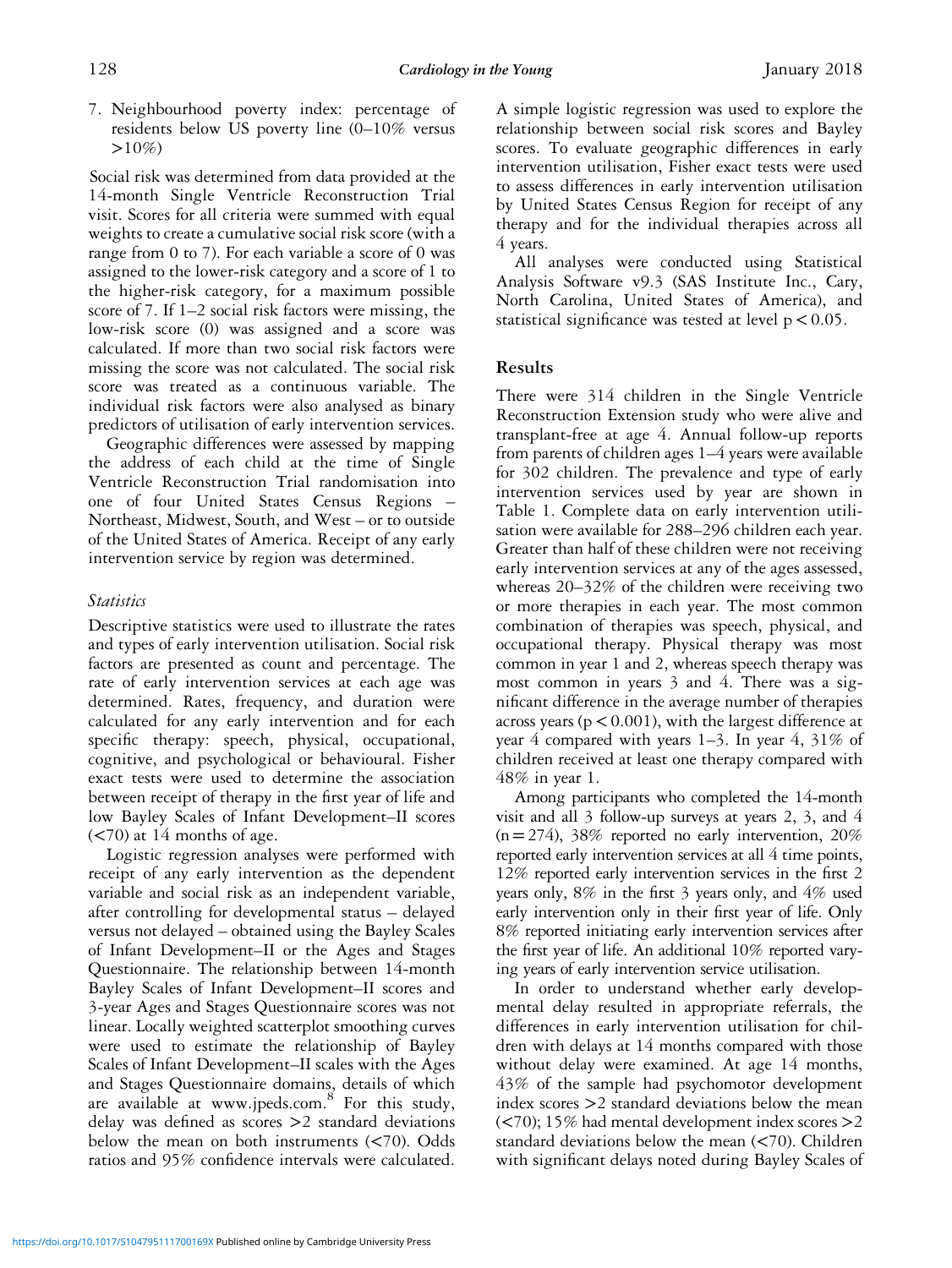|                                 | Age $1$    | Age $2$   | Age $3$    | Age $4$     |
|---------------------------------|------------|-----------|------------|-------------|
|                                 |            |           |            |             |
| Number of therapies received    |            |           |            |             |
| $\theta$                        | 149 (52%)  | 154 (53%) | 177 (60%)  | 204 (69%)   |
| 1                               | 56 (19%)   | 41 (14%)  | 41 (14%)   | 34 (11\%)   |
| $\overline{2}$                  | 38 (13%)   | 38 (13%)  | 30 (10%)   | $27(9.1\%)$ |
| 3                               | 39 (13%)   | 47 (16%)  | 39 (13%)   | 28 (9.5%)   |
| 4                               | 7(2%)      | 8(3%)     | 7(2%)      | 3(1%)       |
| Therapy                         |            |           |            |             |
| Speech/language                 | 73 (24%)   | 81 (27\%) | 84 (28%)   | 70 (23%)    |
| Physical therapy (PT)           | 103 (34%)  | 100(33%)  | 76 (25%)   | 58 (19%)    |
| Occupational therapy (OT)       | 72 (24%)   | 81 (27%)  | 62 $(21%)$ | 50 (17%)    |
| Cognitive disorder intervention | $29(10\%)$ | 28 (9%)   | 24 (8%)    | 6(2%)       |
| Unknown                         | 13 (4\%)   | 14 (5%)   | 8(3%)      | 6(2%)       |
| Most common combinations        |            |           |            |             |
| $Speech + PT + OT$              | 33 (11\%)  | 38 (13%)  | 34 (12%)   | 27 (9%)     |
| PT only                         | 29 (10%)   | 17(6%)    | 10(3%)     | 6(2%)       |
| $PT+OT$                         | 16(6%)     | 15(5%)    | 7(2%)      | 12 $(4%)$   |
| Speech only                     | 10(4%)     | 12 $(4%)$ | 22 (8%)    | 25 (8%)     |

<span id="page-3-0"></span>Table 1. Prevalence and type of early intervention services used by Single Ventricle Reconstruction Extension Trial participants.

Infant Development–II assessment – psychomotor development index or mental development index  $\langle 70 - at 14$  months of age were significantly more likely to be receiving early intervention services in the first 3 years of life ( $p < 0.01$ ). This indicates that appropriate referrals were made based on early assessments for many children; however, not all children with delays in the 14-month Bayley Scales of Infant Development–II were receiving early intervention services. For those with a psychomotor development index  $\langle 70 \rangle$  (n = 116), only 68% were receiving early intervention at year 1. This decreased to 52% by year 4. The use of early intervention services for children with psychomotor development index scores  $\langle 70 \rangle$  versus  $> 70$  at 14 months is illustrated in Figure 1. For those with a mental development index score  $\langle 70 \rangle$  (n = 40), 75% were receiving early intervention at year 1. This decreased to 65% by year 4. Developmental delays persisted into years 3 and 4 as demonstrated by parent reports for the Ages and Stages Questionnaire. Depending on the specific domain assessed, significant delays were identified in 18–43% of the children in the following areas: communication, 19–20%; gross motor, 30%; fine motor, 35–43%; problem-solving, 20–23%; and personal/social, 18–19%. There was no significant change in Ages and Stages Questionnaire scores from year 3 to year 4. The prevalence of significant delay at each year is illustrated by the summary statistics for the Bayley Scales of Infant Development–II and the Ages and Stages Questionnaire as shown in [Table 2.](#page-4-0)

Of the 302 participants, 21 could not be assigned a social risk score because of missing data. Among the rest, 106/281 (38%) had a social risk score of 0 as shown in [Figure 2.](#page-4-0) Non-white race or Hispanic ethnicity





Early developmental delay and utilisation of early intervention. PDI = Psychomotor Development Index.

was reported by 33% of the sample. Of the mothers, 6% were less than 21 years old at the time of their infant's birth. Of note, maternal age was only obtained from children participating in a genetic sub-study of the Single Ventricle Reconstruction Trial, thus available for only 192/302 (64%) of the mothers. In all, 10% of the mothers had less than a high-school education. In 18% the language used at home was non-English or unknown. Overall, 66% of the children lived in neighbourhoods where the percentage of residents below the United States poverty line was >10%. Of the children, 8% lived in a home with a single adult. A total of 37% of the children had no or only public health insurance. A higher social risk score was significantly associated with an increased likelihood of having a mental development index score <70 during the 14-month Bayley Scales of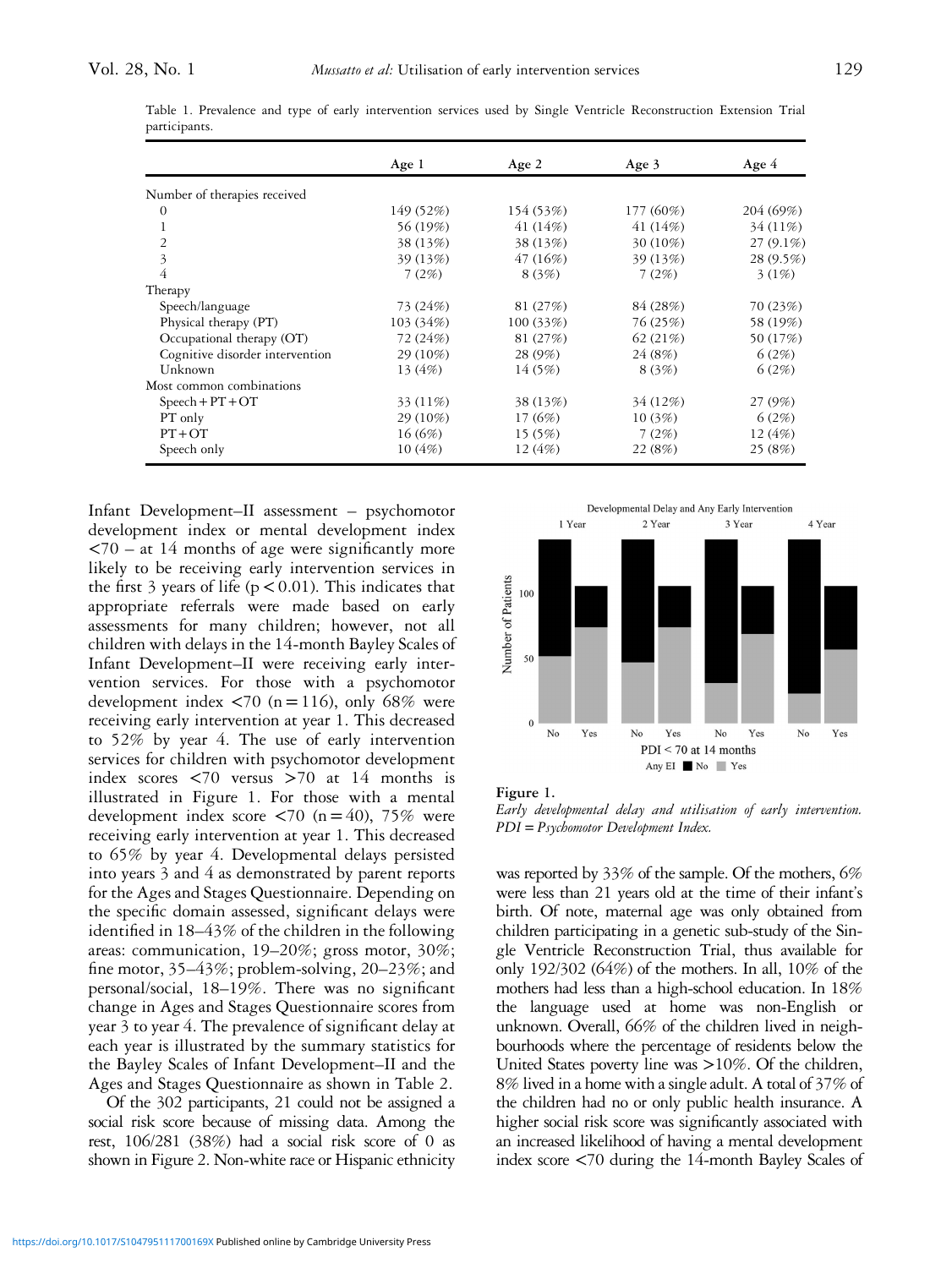<span id="page-4-0"></span>Table 2. Summary statistics for Bayley Scales of Infant Development Version II (BSID-II) and Ages and Stages Questionnaire  $(ASQ).*$ 

| Neurodevelopment measurement              | $n(\%)$       |
|-------------------------------------------|---------------|
| 14 month BSID-II                          |               |
| PDI score $\leq 70$                       | 116/273 (42%) |
| MDI score $\leq 70$                       | 40/274 (15%)  |
| Year 3 ASQ (>2 SD below normal mean)      | 198           |
| Communication                             | 40(20%)       |
| Gross motor                               | 60 (30%)      |
| Fine motor                                | 70 (35%)      |
| Problem-solving                           | 47(24%)       |
| Personal/social                           | 35 (18%)      |
| Year $4$ ASQ ( $>2$ SD below normal mean) | 234           |
| Communication                             | 45 (19%)      |
| Gross motor                               | 72 (31\%)     |
| Fine motor                                | 100 (43%)     |
| Problem-solving                           | 47(20%)       |
| Personal/social                           | 46 (20%)      |

MDI= Mental Development Index; PDI=Psychomotor Development Index; SD =standard deviation

\*These results have been previously published<sup>[7,8](#page-7-0)</sup>



Figure 2. Distribution of social risk scores.

Infant Development–II assessment (OR 1.28, 95% CI 1.05, 1.57,  $p < 0.02$ ). Neither the individual social risk factors nor the cumulative social risk score was associated with receipt of early intervention services at any age.

There were significant geographic differences in the utilisation of early intervention services across the four United States census regions. The highest use of any early intervention across all years occurred in the Northeast – 74% of children – and the lowest occurrence was in the West  $-50\%$  of children  $-$  as demonstrated using Fisher's exact test,  $p = 0.03$  [\(Fig](#page-5-0). [3](#page-5-0)). Of the nine children who were from outside of the United States of America, six (67%) received some early intervention services.

# Discussion

This cohort has contributed a considerable amount of information about the natural history following surgical palliation of hypoplastic left heart syndrome and resource utilisation in this complex population. It was surprising to discover that less than half of the Single Ventricle Reconstruction Extension study participants were receiving early intervention services at any given year during their first 4 years of life despite the complex nature of their medical conditions. Overall, 38% of the children never received any early intervention services from ages 1–4 years. The prevalence of significant delays reported by parents on the Ages and Stages Questionnaire at ages 3 and 4 was high. Scores >2 standard deviations below the population mean were reported in 18–43% of children. This is 7–17 times higher than the expected prevalence of 2.5% in a healthy population.<sup>[21](#page-7-0)</sup> Despite the known risk, developmental delays in children with hypoplastic left heart syndrome may be overlooked.

Practice has changed since the Single Ventricle Reconstruction trial cohort was established for the birth years 2005–2008. The American Heart Association/American Academy of Pediatrics guideline published in  $2012^{22}$  $2012^{22}$  $2012^{22}$  now recommends that children with hypoplastic left heart syndrome be evaluated and referred for early intervention services throughout childhood to assess not only cognitive development but also behavioural, psychosocial and adaptive functioning; however, the majority of the cohort had already completed their 4-year Ages and Stages Questionnaire evaluations before this guideline was published. Nevertheless, a great deal of research existed identifying that children with hypoplastic left heart syndrome were at a high risk for delay. Evaluation of developmental outcomes was a secondary aim of the Single Ventricle Reconstruction trial at its inception.

Today, numerous cardiac neurodevelopmental follow-up programmes have been incorporated into comprehensive congenital heart centres.<sup>[23,24](#page-7-0)</sup> Evaluation and referral for early intervention services should occur as early as possible and are often the standard of practice at hospital discharge for infants with CHD. The importance of repeated evaluation has been illustrated in numerous studies as exposure to risk factors and the prevalence of delay change over time. $6,11,25,26$  $6,11,25,26$  In this cohort, motor delays were evident in 43% of the sample at 14 months of age. These deficits persisted, with both fine and gross motor delays at 3 and 4 years of age in 30–43% of the sample. Despite these findings, only 19–34% of the children were receiving physical therapy. As another example, speech therapy in years 1–2 is most likely related to feeding issues, whereas in years 3–4 it is likely related to language skills. Early feeding difficulties have been shown to be important predictors of later developmental delays.<sup>[6,](#page-6-0)[25](#page-7-0),[27,28](#page-7-0)</sup> Infants who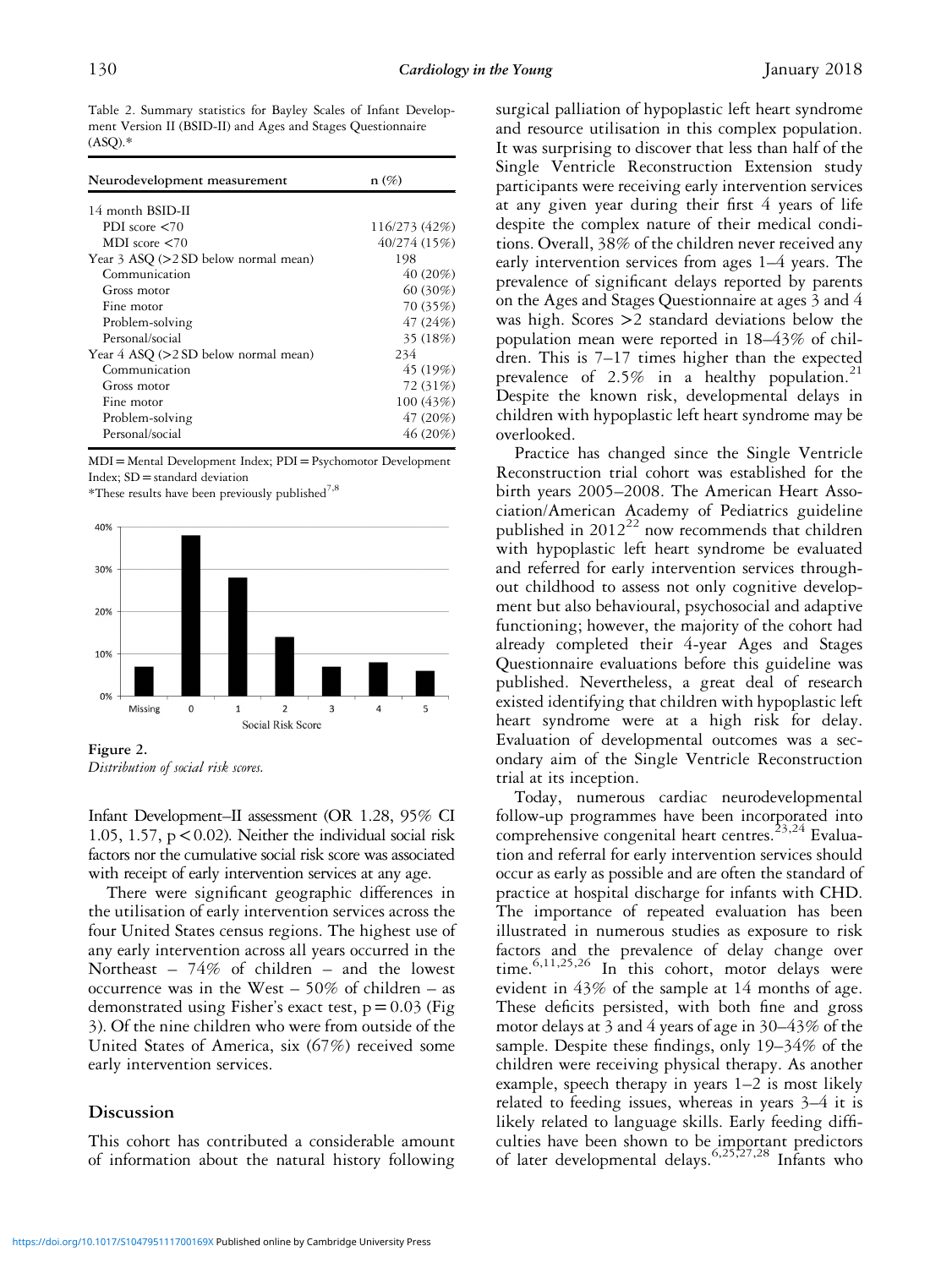<span id="page-5-0"></span>

Figure 3. Utilisation of early intervention services by United States census region, n (%).

require early speech therapy may warrant increased vigilance to monitor for further delays.

An expert panel of child development specialists has recommended that early intervention be started within 2 months of diagnosis in preterm infants in order to capitalise on the neuroplasticity of the infant brain,<sup>[29](#page-7-0)</sup> which may allow early intervention to be more effective.<sup>[30](#page-7-0)</sup> Infants with CHD have been shown to have delayed brain maturation, $31$  much like preterm infants. This emphasises the importance of engaging in early intervention to prevent or reduce long-term problems. The most common finding in young children with CHD has been a high prevalence of low-severity developmental delays.<sup>[6](#page-6-0)</sup> These delays may go undetected without formal evaluation. Further, mild delay early in life may progress to more significant disability as developmental tasks become more complex, and mild delay in one area may compromise development in other areas. Mild delays may also be more amenable to remediation early in life.<sup>1</sup>

Use of early intervention services decreased over time from a high of 48% at year 1 to a low of 31% at year 4; yet, there was no corresponding decrease in the prevalence of developmental delay. In all, 20% of the children were receiving some form of early intervention services during all 4 years. Only 8% of children entered therapy at some point after 1 year of age. It appears that if children do not receive early intervention services soon, they may never receive them. Receipt of early intervention services in year 4 was significantly lower than in years 1-3. This is

important because most states offer coordinated birth-to-3 services and early intervention after age 3 years requires another referral for preschool services. This may present an obstacle for families whose children would still benefit from support.

Studies have shown that the use of early intervention services can be influenced by many factors. There are state and regional variations in access to services and eligibility criteria.<sup>15</sup> Children with mild delays are less likely to receive services.<sup>17</sup> Children who do not have recognisable conditions, such as major genetic syndromes or visible birth defects, may be less likely to receive early intervention.<sup>[18](#page-7-0)</sup> Social risk factors, including both family and neighbourhood factors, have also been shown to influence child development and use of early intervention services.<sup>17–[20](#page-7-0)</sup>

Contrary to previous research<sup>[17](#page-7-0)–[20](#page-7-0)</sup> we did not find that social risk factors had a negative influence on utilisation of early intervention services; however, social risk was associated with a greater prevalence of developmental delay. A greater percentage of people living below the poverty level within a child's census block has been previously shown to be an independent predictor of abnormal domains on the Ages and Stages Questionnaire at 3 years of age in this cohort.<sup>[9](#page-7-0)</sup> Despite social risk factors, it may be that parents or clinicians caring for these children were particularly motivated to seek early intervention because of known risk. Participation in the Single Ventricle Reconstruction Trial may also have educated parents about the need for ongoing evaluation and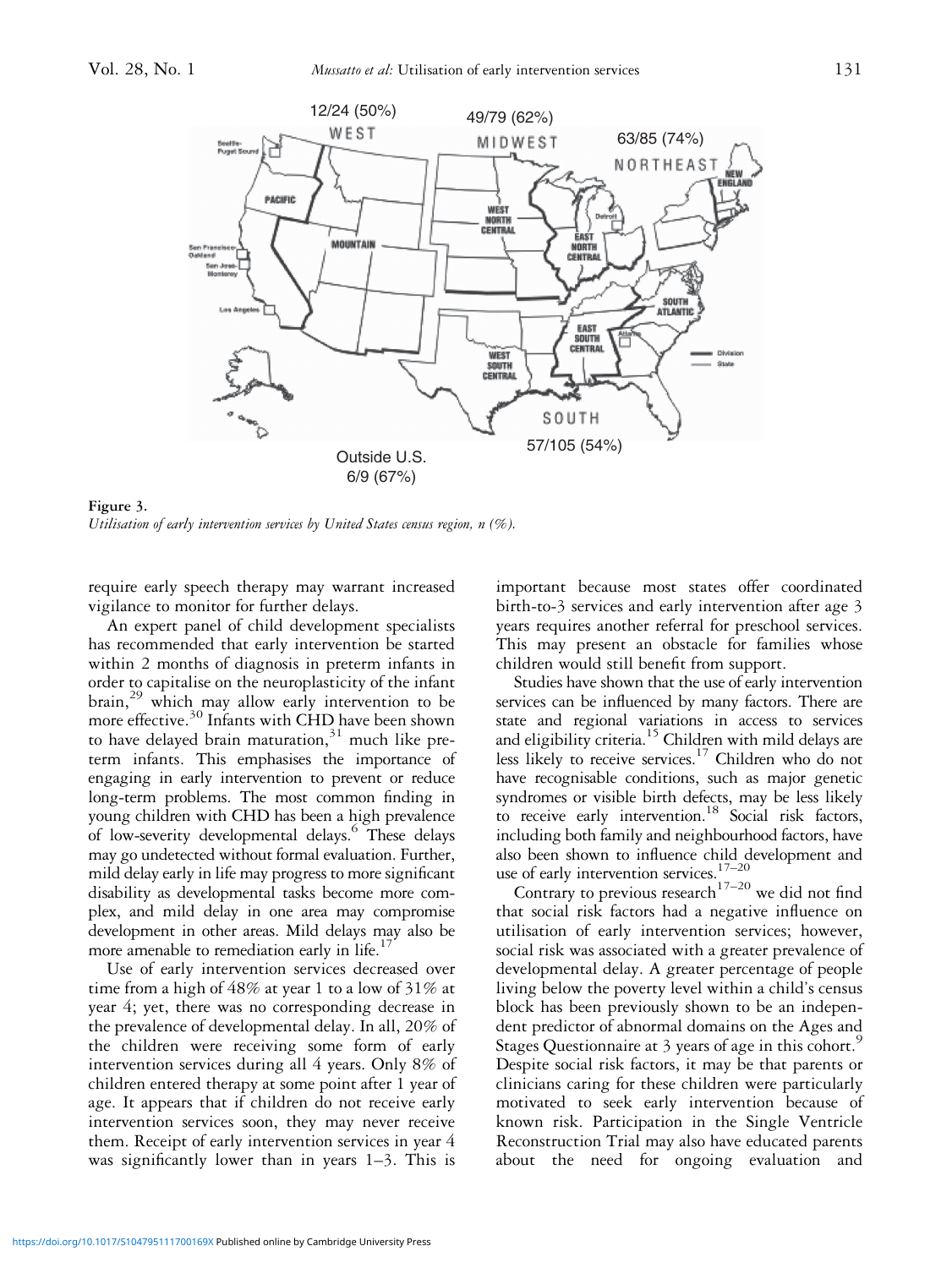<span id="page-6-0"></span>developmental support. If a study participant was found to be outside the normal range for one or more areas on the Ages and Stages Questionnaire, the parent(s) and primary care provider were notified and encouraged to seek appropriate intervention. We did identify regional differences in use of early intervention services across the United States of America. Although early intervention services are mandated by Part C of the Individuals with Disabilities Education Act in the United States of America, there is wide variability in interpretation and eligibility by state. $14,17$ 

There are important limitations to this study, the most significant of which is that we relied on parent reports of use of early intervention services. Parents may not have distinguished between an evaluation and actual therapy. We also were unable to quantify the dose or the quality of the early intervention services received. Further, we did not know what recommendations parents received from their primary care providers. We did not collect data on why intervention services were not received. Possible explanations include lack of referral, child condition, parent preference, lack of family resources or lack of access to early intervention programmes. There were missing data for some variables. Most notably, maternal age at infant birth was only available for 64% of the mothers and this could potentially introduce bias into the social risk score. Social risk was assessed based on demographic information at a single time point in the Single Ventricle Reconstruction Trial. Data were not available to account for changes in demographics over time such as advancements in education, relocation, or changes in insurance coverage.

In conclusion, less than half of the children received early intervention services in any given year during their first 4 years of life. The prevalence of developmental delay was markedly higher than what is expected in a healthy population. Current guidelines recommend all children with complex CHD undergo repeated developmental evaluation and referral for early intervention throughout childhood. As survival has become the expectation for the majority of children with hypoplastic left heart syndrome, it is our obligation to ensure everything is done to help them achieve their full potential.

# Acknowledgements

The authors would like to thank the administrative support staff of New England Research Institute – in particular, Tanya Olesker and Beverly Slayton – for facilitating this project. The authors thank the centres participating in the Single Ventricle Reconstruction Extension study for follow-up data collection.

The authors also thank the children and parents for their participation.

### Financial Support

Supported by grants from the National Heart, Lung, and Blood Institute: HL068269, HL068270, HL068279, HL068281, HL068285, HL068292, HL068290, HL068288, HL085057, HL109781, and HL109737. This work is solely the responsibility of the authors and does not necessarily represent the official views of NHLBI or NIH.

# Conflicts of Interest

None.

### Ethical Standards

The authors assert that all procedures contributing to this work comply with the ethical standards of the relevant national guidelines on human experimentation Department of Health and Human Services Code of Federal Regulations (45 CFR 46) Policy for Protection of Human Research Subjects and with the Helsinki Declaration of 1975, as revised in 2008, and has been approved by the respective institutional review boards or research ethics boards of the Children's Hospital of Wisconsin, the New England Research Institutes, Nemours/Alfred I. duPont Hospital for Children, The Hospital for Sick Children, Toronto, Children's Hospital Los Angeles, Primary Children's Hospital, Children's Healthcare of Atlanta, Children's Hospital of Philadelphia, University of Michigan Health System, Boston Children's Hospital, Medical College of Wisconsin, North Carolina Consortium, Morgan Stanley Children's Hospital of New York-Presbyterian, Johns Hopkins All Children's Hospital, Medical University of South Carolina, and Cincinnati Children's Hospital and Medical Center.

### References

- 1. Wernovsky G. Current insights regarding neurological and developmental abnormalities in children and young adults with complex congenital cardiac disease. Cardiol Young. 2006; 16 (Suppl 1): 92–104.
- 2. Majnemer A, Limperopoulos C, Shevell MI, Rohlicek C, Rosenblatt B, Tchervenkov C. A new look at outcomes of infants with congenital heart disease. Pediatr Neurol. 2009; 40: 197–204.
- 3. Snookes SH, Gunn JK, Eldridge BJ, et al. A systematic review of motor and cognitive outcomes after early surgery for congenital heart disease. Pediatrics 2010; 125: e818–e827.
- 4. Gaynor JW, Gerdes M, Nord AS, et al. Is cardiac diagnosis a predictor of neurodevelopmental outcome after cardiac surgery in infancy? J Thorac Cardiovasc Surg 2010; 140: 1230–1237.
- 5. Tabbutt S, Gaynor JW, Newburger JW. Neurodevelopmental outcomes after congenital heart surgery and strategies for improvement. Curr Opin Cardiol 2012; 27: 82–91.
- 6. Mussatto KA, Hoffmann RG, Hoffman GM, et al. Risk and prevalence of developmental delay in young children with congenital heart disease. Pediatrics 2014; 133: e570–e577.